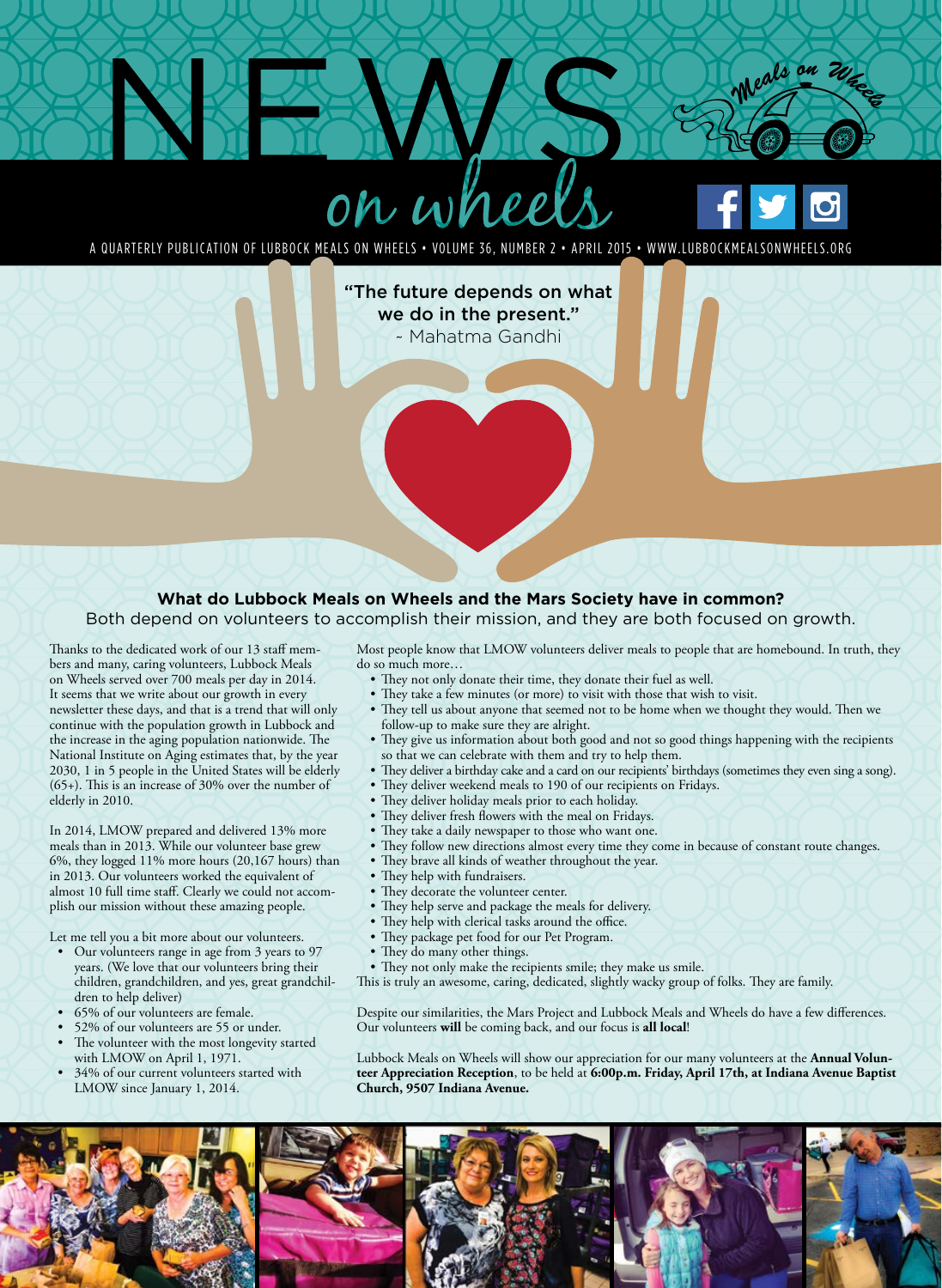

## LAISSEZ LES BONS TEMPS ROULER

Thanks to the hard work of many staff and volunteers, Lubbock Meals on Wheels' Mardi Gras 2015 on March 3rd was a hit! This year we raised **over \$85,000** (topping last year's proceeds) and matched our attendance from last year with **over 1,500** in attendance. Thirty seven restaurants featured their food along with a variety of entertainment, a large silent auction, the ShutterShack Photo Booth (new this year) and much more! The Mardi Gras King and Queen (David Collier & Terri Furman) reigned over the event, as always, along with their Krewe (Kristin Goodspeed & Rachel Briers), all in full Mardi Gras regalia. Next year's Mardi Gras will be on March 1, 2016. SAVE THE DATE NOW!! **Sincere thanks to the following for making this spectacular event possible:**

### RESTAURANTS:

Apple Country Apple Tree Café and Bakery Bakery Creations BJ's Restaurant & Brewhouse Chop Chop Japanese Steakhouse Courtyard by Marriott Downtown **COWamongus** Danny's Fins & Hens Dickey's BBQ Pit Dynamic Foods/Furr's Essence Bottled Water Folger's Coffee Gandy's Gator's Bayou Grand Court Harrigan's Honeychild Catering Hub City Wings Keva Juice **McDonalds** Nestlé Professional Beverages North Catering Nothing Bundt Cakes Pecan Ridge Pure Water Ice & Tea Company Raider Ranch Raising Cane's Chicken Fingers Red Lobster Rockfish Ruby Tequilas Rudy's Salvation Army Seasoned With Love Shrimp Galley Smoothie King Tea2Go The Cakery

#### PURPLE LEVEL City Bank

Tyler Technologies

## GREEN LEVEL

Chapman Harvey Architects, Inc. Gorilla Law Firm/Davis W. Smith, P.C./Injury AmeriPride Linens Attorneys Suddenlink Sysco West Texas

#### GOLD LEVEL

Affordable Storage/Postar Family Alliance Federal Credit Union Andrus Bros. Roofing Atmos Energy BBVA Compass Calvert Home Health Care, Ltd. Caprock Home Health Civic Lubbock, Inc. Home Instead Senior Care Hospice of Lubbock Interim Home Health & Hospice KAMC/KLBK Lam & Company PC Lubbock County District Attorney's Office Lubbock National Bank Mullin Hoard & Brown LLP Prosperity Bank Sanders Funeral Home South Plains Electric Coop

## SILVER LEVEL

Alderson Enterprises American National Bank Covenant Health Crown Point Health Suites Lubbock Avalanche-Journal McMahon Vinson Bennett, LLP. Myatt Blume & Fidaleo, LTD, LLP Sanford & Tatum Insurance Agency Teinert Commercial Building Services Texas Homeland Security & Sound The Garrison

## CHILDREN'S LEVEL

Chad and Karen Caddel Gandy's Mesa Pivot Irrigation Peoples Bank

## OTHER RECOGNIZED

PARTNERS: Baker Office Products Body Works College Flowers Dominos Pizza-Victor Heinz Hidden Valley International Delight Jane O. Burns Jerry's Jumpers Kingsford Krispy Kreme Donuts Lawry's Mardi Gras Towels **McCormick** Ore Ida SES Southwest Exposition Service-a division of Grady Henly Decoraters, Inc. ShutterShack Photo Booth Rental Southwest Airlines Wig Trend

#### MARDI GRAS 2015 COMMITTEE

DeAnn Britton Mary Gerlach Larry Gilliland Lisa Gilliland Lance Gowens Daniela Hernandez-Salas Carrie Monje Camille Powe Cody Williams

#### 2015 SILENT AUCTION COMMITTEE

## DeAnn Britton

Salty Bulen Mary Gerlach Lisa Gilliland Elizabeth Gowens Dodie Grinnell Kara Henslee Marcy Jackson Beverly McBeath

Becky Postar Conny Schmidt Gayle Smothers Paula O'Donnell Thompson

#### 2015 COMMITTEE ASSISTANTS

Sharon Anderson Marlise Boyd Herb Craghead Lea Feasel Brent Guinn Colleen Henson Mike McKaskle Kitty Petmecky Sharon Reese Tom Stalcup

#### 2015 ENTERTAINERS/ ARTISTS

Dr. Tommy Ferrell & Sons (aka Dr. Giggles) Christmann Dance Academy Miss Lubbock Texas Teen-Emallie Saljoughi Crystal Cutting High Class Ladies Line Dancers Ballet Folklorico de Oro-LHS Music To The Maxx Texas Tech Masked Rider-Mackenzie White Pittman's Academy of Martial Arts Angelina Gamdara & Sandro Perez Miss Pre-Teen Lubbock-Kylie Irlbeck

## 2015 VOLUNTEER GROUPS

Fashion Board Lubbock 4-H Society of Petroleum Engineers WSO TTU Honor Group

## KING & QUEEN

David Collier Terri Furman

## KREWE

Kristin Goodspeed Rachel Briers

Congratulations to **Hub City Wings** for winning the first place award for the "Best Decorated Booth." **COWamongus** and **Salvation Army** received second and third place, respectively. Congratulations to the benefit drawing winner, Judy Pringle, who won a pair of Southwest Airline tickets! Finally, thank you to the many silent auction item donors, volunteers, Lubbock Meals on Wheels' staff and board members, Grady Henly Decorators, and Civic Center staff for all of their efforts and assistance to make this event an incredible success.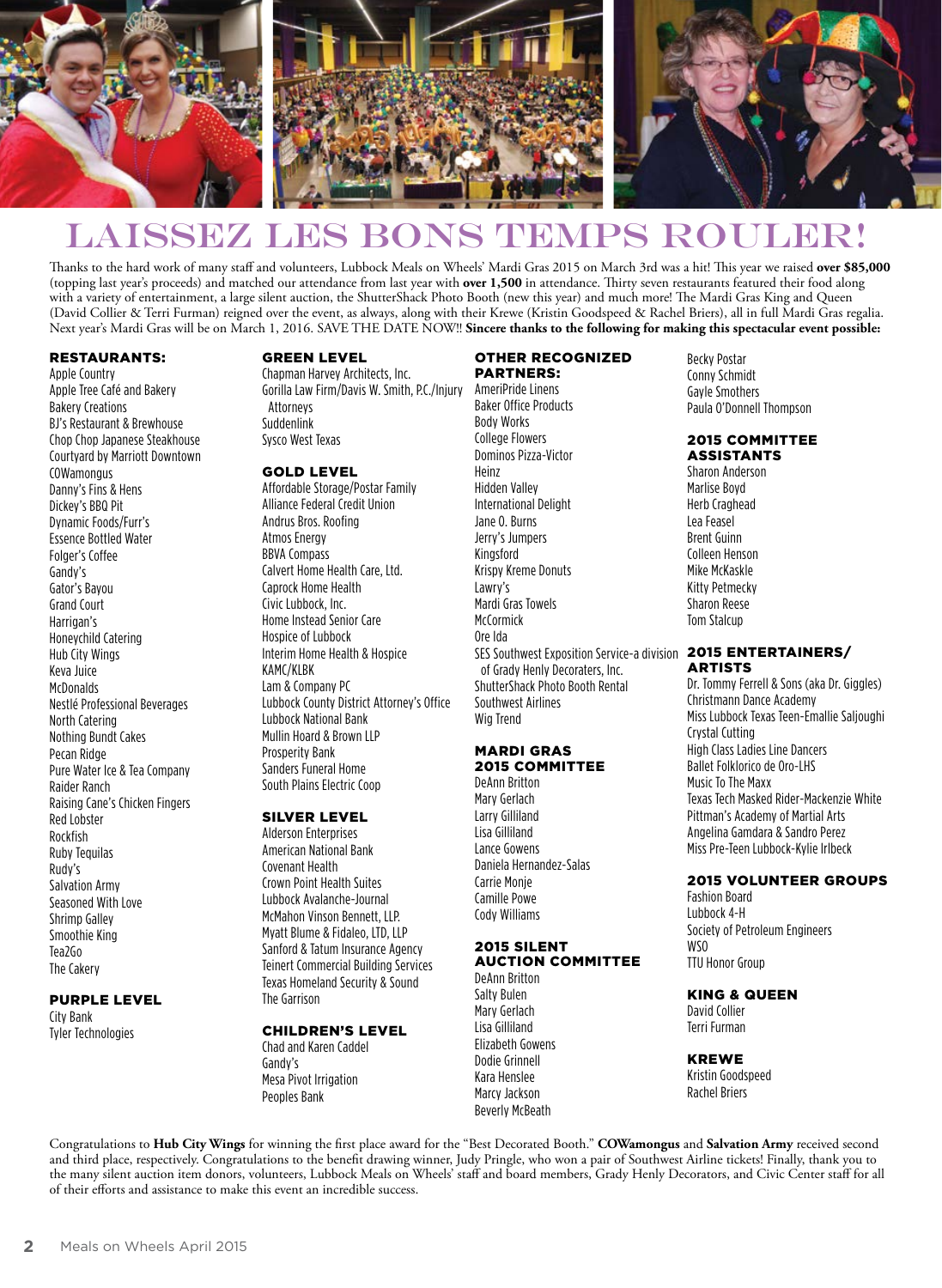

**Executive Director** Lisa Gilliland  $\infty$ 

## a note from the executive director

Welcome to spring time! After many snowy and icy days making our deliveries a challenge, or downright impossible, we are happy to enjoy some sunny days. Something else we are looking forward to this month is National Volunteer Week, April 12-18. This week is about inspiring, recognizing, and encouraging people to seek out imaginative ways to engage in their communities. For all of us at Lubbock Meals on Wheels, it is the time to honor our over 1300 dedicated volunteers for their service at our annual Volunteer Appreciation Reception.

Although our volunteers assist us in many capacities such as in the kitchen, office duties, fundraising events, packaging weekend meals, bagging pet food, and so much more, the most common volunteer job is to deliver meals. We need over fifty volunteers every single day to fill all of the routes required to deliver over 700 meals delivered to the homebound, elderly, or

disabled people we serve. Sometimes this requires us to call in substitute drivers at the last minute. I recall one such occasion when I called a long-time volunteer shortly before delivery time to see if he could fill in for someone else who was suddenly unable to help us. I had to contact this volunteer at his job and he reluctantly agreed to come in to cover a route. He was not his usual jovial self when he arrived at our office, but picked up his route sheet and headed on his way. I did not see him when he returned from his route; however, I received a phone call from him. He said he needed to apologize to me for his attitude this particular day. He explained that he was caught up in some of his own problems and had been feeling pretty sorry for himself. After delivering meals to everyone on his route he felt so much better, was able to gain a new perspective, and was so very glad I had called him to volunteer. This is just one small example of how volunteering not only impacts those you help with your time and service, but how you may be rewarded as well.

There are many volunteer opportunities in our community and I would encourage everyone to get involved and volunteer somewhere. You have the ability to make an incredible difference in someone's life, including your own, and I hope you will seize that opportunity. Thank you to all volunteers but especially those at Lubbock Meals on Wheels who help make our community a much better place to live.



## "As we express our gratitude we must never forget that the highest appreciation is not to utter words, but to live by them." ~John F. Kennedy (Just a few of the notes from our recipients)

*"Thanks for all you do!!! Donation for delivering to my Dad." ~C.S.*

*"Thank you I appreciate your help." ~J.T.*

*"Thanks again for all you do for me." ~M.S.*

*"Thank you for Everything you do. I appreciate you all very much. Happy New Year :)" L.G.*

*"Thank you ALL FROM THE BOTTOM OF OUR HEARTS." ~ The P. Family*

# Volumber Spotlight If you are interested in more informa-<br>This about volunteering, call us at 806



### **Sanford & Tatum Insurance Company**

**Volunteer Name:** Steve Owen and Sanford & Tatum Insurance Team

**Start Date:** 15 Years ago

**Volunteer Duties:** Deliver Meals

**Why did you decide to volunteer?** Office project to help Lubbock Meals on Wheels.

**Why do you continue to volunteer?** It is a great community service and we enjoy partnering with LMOW.

**Most memorable volunteer experience?** Tom Brown on our route invited us in and played his guitar and sang for us. Very talented man that Tom is.

**Why do you think your volunteer work is important?** We take pride in giving back to our community and serving our neighbors in need.

**What do you want people to know about Lubbock Meals on Wheels?** A great community service that pays the volunteer back many times over for their efforts.



tion about volunteering, call us at 806- 792-7971! We have many opportunities and would love to include you in our family at LMOW!

## **Cornelia (Conny) Schmidt**

**Start Date:** August 2013

**Volunteer Duties:** Deliver meals Monday and Fridays, occa- sionally prepare weekend sacks, supported Mardi Gras event.

**Why did you decide to volunteer?** My husband and I came from Germany in 2012. We were welcomed so nicely by everybody in town that I decided I really want to give some- thing back to the community.

**Why do you continue to volunteer?** Once you started to deliver meals, you just can not stop. There is a growing relationship with every client over the time and every time I see them and I get a smile from them, that makes my day.

**Most memorable volunteer experience?** There are really uncountable moments and memories for me. For example one old lady that in the beginning just took the meal and quickly closed the door. Later we started to talk a few words on her porch and today I cannot leave without sitting down with her and have a chat. And she is asking me every time "What happened in your world?"

It is every time I deliver the meals I feel how important it is for the clients, even beyond the food and this gives me strength for the whole week. I don't want to miss any single day I worked for Meals on Wheels

**Why do you think your volunteer work is important?** There are so many people in need and they are depending on the work of Meals on Wheels. In the essence delivering food is about assuring the very basic needs of a human being but in reality it is so much more. Many clients do not have any friends and family that look after them. With LMOW at least once a day somebody is checking on them if everything is ok and they have at least one small contact to the world outside of their home. This might be as important as the food.

**What do you want people to know about Lubbock Meals on Wheels?** I believe everybody should know that LMOW is a wonderful group of people that not only do an important work but they are a great community by themselves. Everybody is welcome and you become friends. And although it is a big community already more helpers are always needed and very welcome.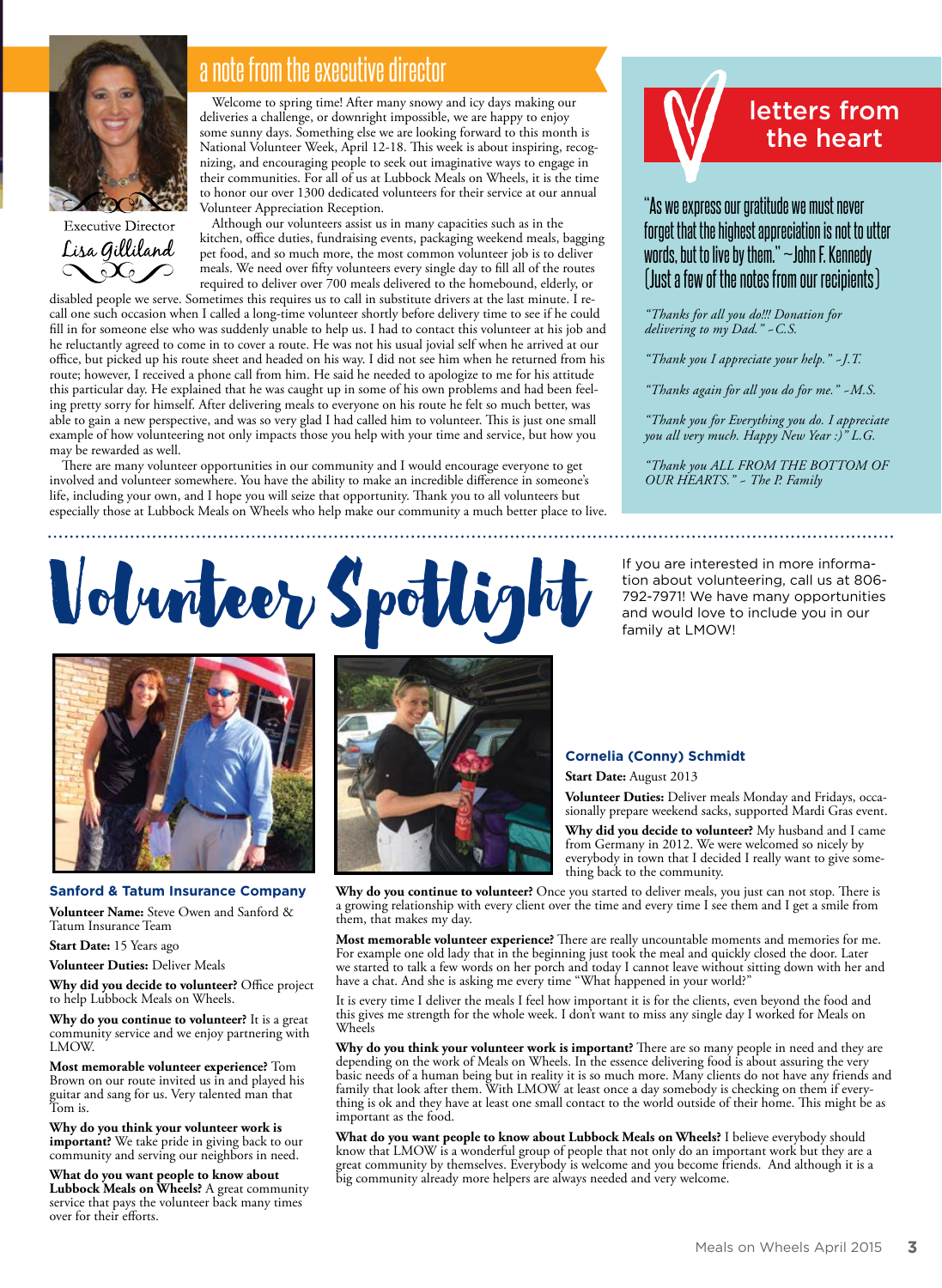



Those of you that know us at Lubbock Meals on Wheels know that we are obsessed with our 4-legged friends. LMOW has a Pet Program to try to make sure that our recipients are able to care for their furry friends and keep them at home with them. Currently 114 cats and 178 dogs benefit from the Pet Program. At this time we send out over 1,800 pounds of pet food each month. We appreciate all of the donations that support this very special program.

A big thanks to the following for their help with this program (January 1, 2015 – March 31, 2015)

Memorials

**In Memory of** • Donor

**Ahri, beloved dog of Brad Jackson** • Doctors and Staff at Acres North Veterinarian Hospital **Ajacks, beloved dog of K. C. Bohner** • Jill Watkins

**Bailey, beloved dog of Stephanie Boyd** • Doctors and Staff at Acres North Veterinarian Hospital **Bogart, beloved dog of Cathy and Scott Porter** • Cathy and Scott Porter

**Caesar, beloved dog of Patty Funck and Family** • Joyce Atkinson

**Casey, faithful friend of The Wilson Family** • Doctors And Staff at Ark Hospital for Pets **Cutter, beloved dog of Laura A. Smith** • Doctors and Staff at Acres North Veterinarian Hospital

**Daisy Mae, beloved dog of Patty Funck and Family** • Joyce Atkinson

**Deuce, beloved dog of Doyle Vogler** • Chris, Fenwick and Gimel

**Dexter, loving four-legged friend of The Robert Storrs Family** • Doctors And Staff at Ark Hospital for Pets

**Duncan, sweet pup of The Detrixhe Family** • Mary Gerlach and Wence Magari

**Ellie, beloved dog of The Coker Family** • The Caddel Family

**Ginger, beloved dog of Barbara Harrington** • Doctors and Staff at Acres North Veterinarian **Hospital** 

**Ginger, beloved dog of Shirley Hahn** • Darla Smiley

**Gracie, beloved dog of Shelby Jackson** • Doctors and Staff at Acres North Veterinarian Hospital **Gypsy, beloved poodle of Chris and Kristin Sanchez** • Jan and Ed Broome

**Hannah (banana), precious girl & beloved dog of Diane Moore & Wendy Pollock** • Mary Gerlach & Wence Magari

**Huey, beloved dog of The Paula White Family** • Doctors and Staff at Ark Hospital for Pets **Joey, beloved pet of The Begg's Family** • Susan Pollarad

**Kona, lovable giant of The Munoz Family** • Doctors And Staff at Ark Hospital for Pets **Lizzie, beloved dog of Nena and Larry Nix** • Karen McCain, Doctors and Staff at Ark Hospital for Pets

**Maverick, sweet pup of The Detrixhe Family** • Mary Gerlach and Wence Magari

**Rocky, beloved pet of Shawnice and Robert Pollard** • Susan Pollard

**Rusty, beloved dog of Margaret Lutz** • Doctors and Staff at Acres North Veterinarian Hospital **Sabin, beloved pet of Debbie Wamoth** • Sharon Ennis

**Sadie, beloved dog of Hilary Peterson** • Pam and Mike King **Siegfried, beloved pet of Don and Julia Scoville** • Iris Hodge

**Speedo (Peddy), beloved dog of Juan and Terri Contreras** • Darla and Sam Smiley **Strider, beloved dog of Doyle Vogler** • Robby Vestal, Chris, Fenwick and Gimbel **Tanner, beloved dog of Shandyl Higgins** • Doctors And Staff at Ark Hospital for Pets **Wyatt, beloved cat of Julie Clements** • Doctors and Staff

at Acres North Veterinarian Hospital

Tributes

**Glen and Sallie Lloyd** • City Bank

Thank you to the following for their help with this special program (Jan 1-March 31, 2015)

Donny and Janalee McClendon, Jr. Ashley Laycock Tipton Pet Hotel

PET LOVER QUIZ

(are you obsessed with your pet?)

- ❏ You have an Instagram/Facebook page for your pet.
- ❏ You have a nickname for your pet.
- ❏ You've bought a hoodie or sweater for your pet.
- ❏ You dress your pet up for Halloween.
- ❏ You let your pet sleep with you…he/she takes up most of the space.
- ❏ You include your pet in your holiday card.
- ❏ Your screen saver is a photo of your pet.
- ❏ You've downloaded games for your pet on your iPad
- ❏ You have a framed picture of your pet.
- ❏ Your clothes are constantly covered in fur and you couldn't care less.
- ❏ You love your pet more than you thought humanly possible.

## Upcoming Events

SAVE THE DATE for these upcoming events

## April 11th

**Annie's Chat & Chew** 11:00am-1:00pm Mae Simmons Senior Center, 2004 Oak Avenue. In memory of Annie Sanders to benefit LMOW. Come eat the best catfish you've ever had!

## April 17th

**LMOW Volunteer Appreciation Reception** 6:00p.m. Indiana Avenue Baptist Church, 9507 Indiana Avenue

## May 29th & 30th

**McPherson Cellars 4th Annual Wines & Vines Festival**  (benefiting Lubbock Meals on Wheels) 1615 Texas Avenue. Starts Friday at 6:00pm

> September 18th **Big Wheels Deliver Meals Promotion** something fun for our recipients.

## October 5

**Lubbock Professional Police Association Annual Golf Tournament** (benefiting Lubbock Meals on Wheels)

"I read about eight newspapers in a day. When I'm in a town with only one newspaper, I read it eight times." -Will Rogers Thanks to the Lubbock Avalanche-Journal for providing 250 newspapers per day (Monday – Friday) to be distributed free of charge to clients in Lubbock and Idalou.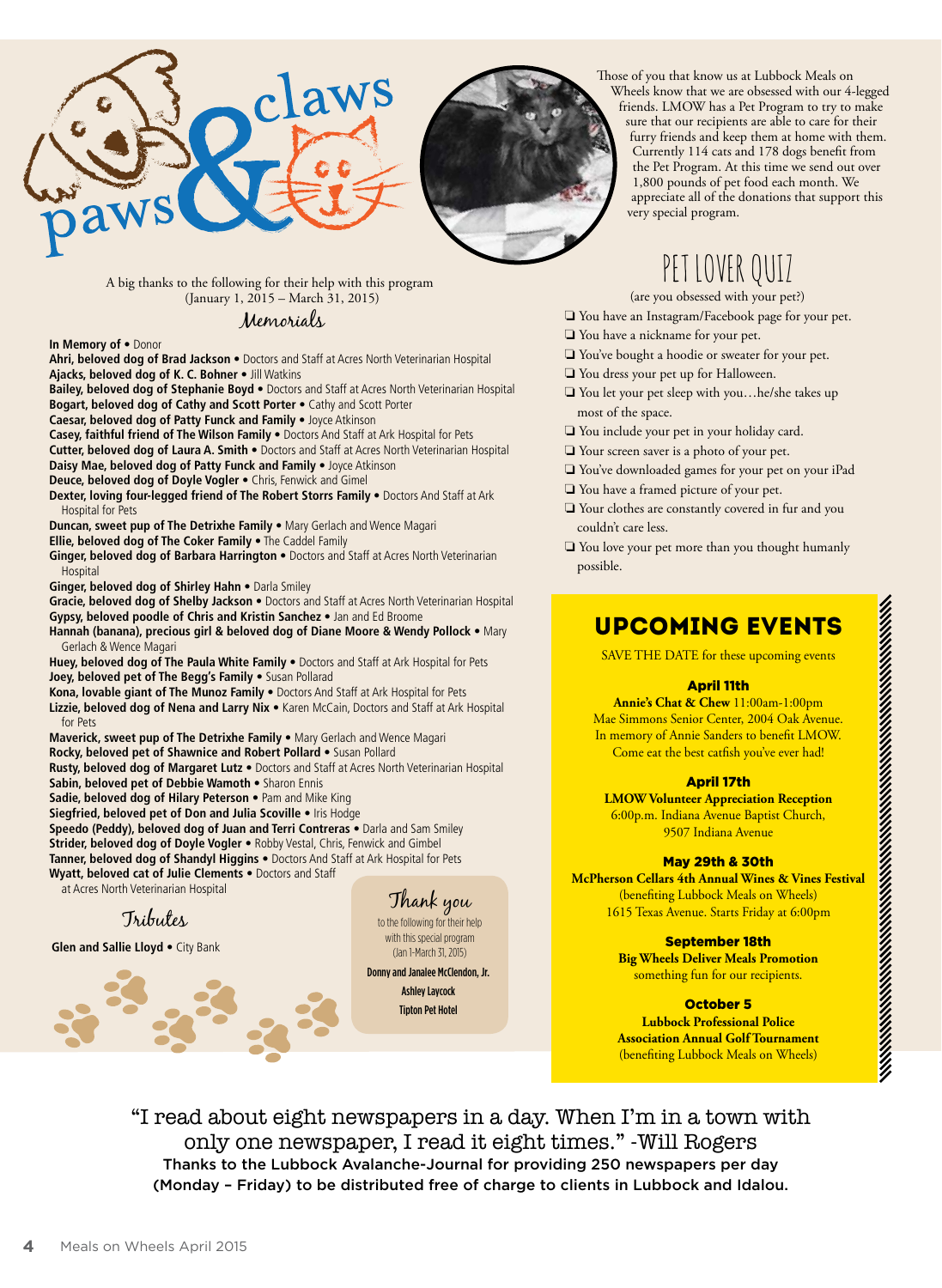Spotlight

In general, our staff likes to stay out of the spotlight, but we've been asked several times to share some info about ourselves. We will feature several staff in each newsletter until we've told you about all of us. Staff are being presented in order of longevity with LMOW. Please meet Roberta and Barbara.

## Roberta Schroyer



**Name, Age, and Occupation:** Barbara Bulen, 63, Volunteer Coordinator

**Start Date:** June 3, 1998

**How did you get involved with LMOW?** I knew a friend of the Executive Director in 1998, and she gave me the job lead.

**Do you have any kids and/or pets?** 3 Children (oldest is 38, then 36 and 35), 6 grandchildren, and 2 dogs.

#### **What is your favorite thing**

**about being a kitchen/nonprofit professional?** Our mission, of course. It is incredible to know we give so many the ability to remain in their homes as long as possible. Our clients' families are so appreciative knowing someone is coming by every day to check on their loved one.

**Who do you find inspirational?** The volunteers! We have the absolute best volunteers. They not only give of their time but they do so with a huge heart. I have met so many wonderful individuals in my position. It is so great to be able to visit with our volunteers and hear their experiences from delivery. They amaze me every day.

**You are a new addition to a crayon box. What color are you and why?** Aurora Borealis! Why? Because it is beautiful and colorful. I've seen it once…. won't ever forget it.

**What can you simply not resist?** My grandchildren….and then homemade bread….in that order.

**Why are manhole covers round?** I am sure there is a deep dark answer here or even a really simple answer. However, the only one that comes to me is because pipes are round. And besides if there wasn't a cover people would fall in, right?

**What would I find in your refrigerator right now?** Leftovers.

**What is your middle name?** Jean

**What is the number one dish that you absolutely won't eat?** Easy, BEETS, YUK!!!!



**Name, Age, and Occupation:** Roberta Schroyer, 63, Food Services Director

**Start Date:** August 4, 1997

**How did you get involved with LMOW?** I was working in the LISD school cafeterias where the meals were being prepared for Lubbock Meals on Wheels, at the time. When the kitchen was built on-site at LMOW, I applied for the job and became a part of the LMOW family. It has been a great ride.

**Do you have any kids and/or pets?** I have a son, Woody, and his wife Kathy. I have two grandkids, Brandon and Jennifer. And I have my furry friend, a 15 year old cat named Willow, who loves taking showers and playing in the snow.

**What is your favorite thing about being a kitchen professional?** I just love everything about being in a kitchen because I love to cook. Working for a non-profit that is not funded by the government cuts down on a lot of regulations and allows us to fulfill our mission.

**Who do you find inspirational?** My grandkids are my inspiration. They teach me something new every day. They also leave great little notes on my refrigerator when they come to my house.

**You are a new addition to a crayon box. What color are you and why?**  Bubble Gum Pink and Sky High Blue twisted together so you can color with two colors at the same time.

**What can you simply not resist?** Watching old TV shows from the 70's like Starsky & Hutch, Emergency, Adam 12, and all of the old westerns.

**Why are manhole covers round?** Because the round cover can't fall through the hole.

**What would I find in your refrigerator right now?** Diet A&W Root Beer, asparagus, cheese, milk, and coffee.

**What is your middle name?** Kay

**What is the number one dish that you absolutely won't eat?** Sushi

"Grief is the price we pay for love." ~Queen Elizabeth II

In the past year, we have lost several of our phenomenal volunteers. May special memories comfort all of their families and friends, and may their loved ones find peace very soon.

Eliseo Garcia Ed Davis Ewell Booker Martha Thomas Rachael Pattillo Mark Moorhead Charles "Chuck" Hester Jerry Melton Robert Keys

Rick Ribordy Hazel Foster Madge Webster Ann Wolf Wanda Means Johnnie Leslie Kay Allen Jackie Henderson

Pick up an Express Care of Lubbock oil change card at our office. When you present this card during an oil change or State inspection, LMOW will get a \$6.00 donation!

## **MEMORIALS & HONORARIUM GIFTS**

A donation to Lubbock Meals on Wheels is a great tribute for a: *Birthday • Anniversary • Holiday • Special Event*

DONATIONS MAY ALSO BE MADE IN MEMORY OF A LOVED ONE With any tribute or memorial donation, an acknowledgment card will be sent to the person or persons you indicate. For tribute and memorial contributions, please cut out card below, complete, and send to: Lubbock Meals on Wheels | 2304 34th Street, Lubbock Texas 79411

YOU CAN ALSO HELP OUR PROGRAM IN THE COMING YEARS BY: Remembering Lubbock Meals on Wheels in your will | Giving monthly by bank draft.

PLEASE SEND AN ACKNOWLEDGMENT CARD TO: (please print clearly)

| Address |                                                                                                                                                                                                                               |
|---------|-------------------------------------------------------------------------------------------------------------------------------------------------------------------------------------------------------------------------------|
|         | State Zip                                                                                                                                                                                                                     |
|         |                                                                                                                                                                                                                               |
|         | Address Phone 2008 - 2008 - 2008 - 2008 - 2008 - 2008 - 2008 - 2008 - 2008 - 2008 - 2008 - 2008 - 2008 - 2008 - 2008 - 2008 - 2008 - 2008 - 2008 - 2008 - 2008 - 2008 - 2008 - 2008 - 2008 - 2008 - 2008 - 2008 - 2008 - 2008 |
|         |                                                                                                                                                                                                                               |
|         | Payment: ■ MasterCard ■ VISA ■ Discover                                                                                                                                                                                       |
|         | $Card \#$                                                                                                                                                                                                                     |
|         | Expiration Date: _____/ _____ Security Code: ________ Authorized Amount: \$ _______________ OR                                                                                                                                |
|         | $\Box$ Check is enclosed for the amount of \$                                                                                                                                                                                 |
|         |                                                                                                                                                                                                                               |
|         |                                                                                                                                                                                                                               |
|         |                                                                                                                                                                                                                               |

 $\Box$  Pet Memorial (Name of pet to be remembered  $\Box$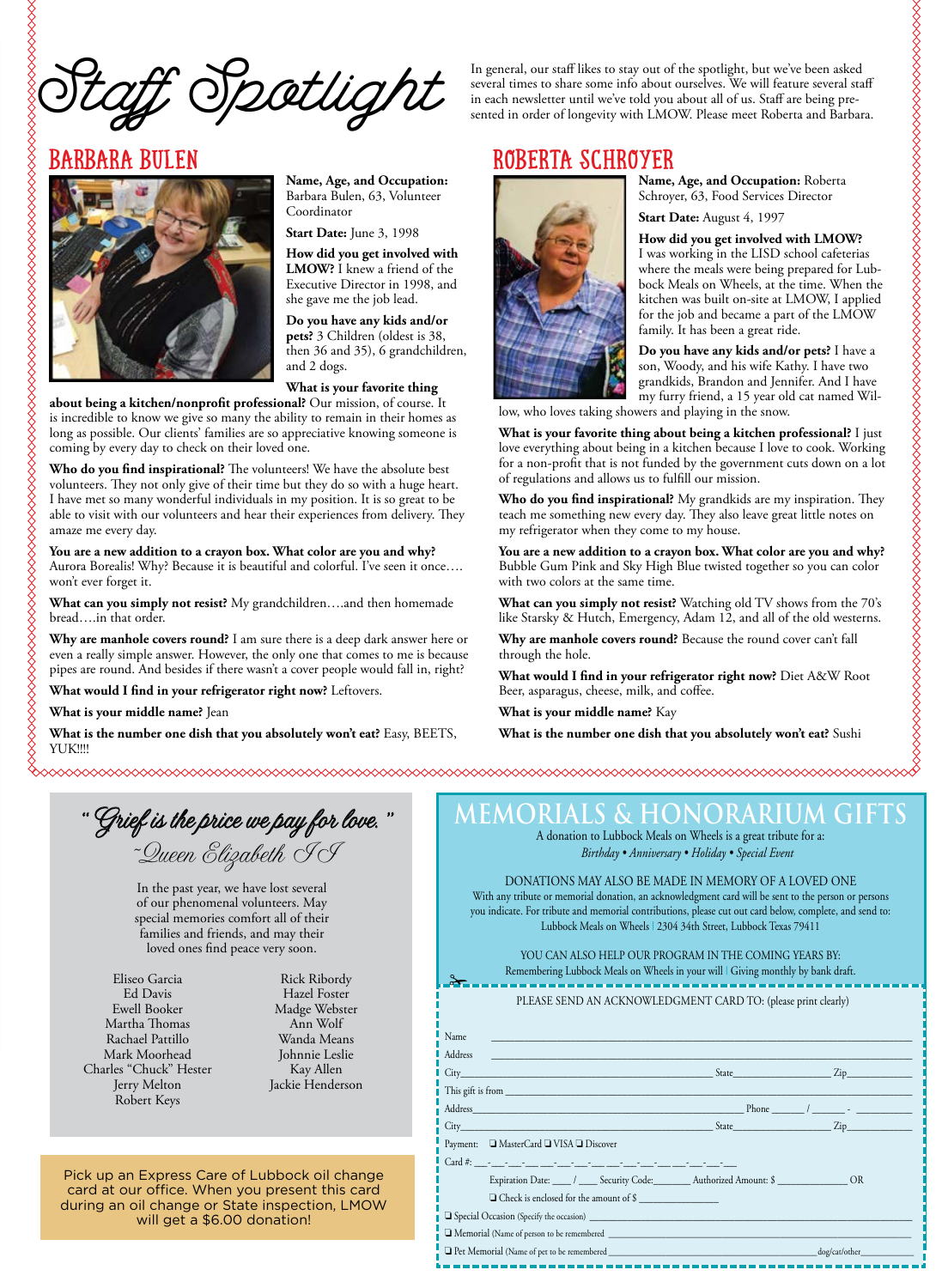## IN LOVING MEMORY {MEMORIALS FOR JANUARY 1 – MARCH 31, 2015}

**In Memory Of •** Donor

**Ruth Hendley •** Mr. and Mrs. Bill Hardin **Ruth Hindman •** David and Diana Lewallen **L. E. Anderson •** Owen and Francine Gilbreath **Mr. and Mrs. Fred P. Armstrong •** Herb Armstrong **Lou Austin •** Ralph and Val Meixner **Barrett Ballinger •** Gaynell Donaldson, Arlen and Jeri Wesley **Audrey Banks •** Mr. and Mrs. Harvey **Betty Barnett •** Grace Ann Bryan **Clark Barnett •** Okie Rice, Betty Davis and Willey Jr., Lissa, Trey and Jeff, Dr. and Mrs. Jay Pennington, Kenneth and Dolores Bowen, Maureen Davis, Mr. and Mrs. Edward Markham, Frances Austin, Lloyd Davis, Bobby and Wanda Williams, J. E. Murfee & Son, Heritage Study Club, Ruth Earsley, Don and Jean Keith, Betty Asbill, Sammy and Sharron Holt, Ann Blake, Martha Barnett, Sue Barnett, Betty Davis, Sue Gonzales, Carolyn Matthews, Dorothy Vaughn, Wanda Williams, Glenn and June Clayton, Dorothy Vaughn **Mr. Tej Bham Batra •** Dr. and Mrs. Misra, Dr. and Mrs. Subhash Batra **David Bell •** Wayne and Joan Attebury **Phillip Bellah •** Margaret L. Richardson **Julia Billingsley •** Don and Jean Keith **Linda Blair •** Art and Jody Cook **Wayne Blaylock •** Wayne and Joan Attebury **Mr. and Mrs. Gerald Bonner •** The Krahmers **Thelma Box •** Bill and Mickey Garrett **Kimberly Bradley •** F. M. and Clydell Hoffman, Margaret Tilley **Lillie Frances Breeden •** Melinda Shanklin, Lynn and Buddy Forbess, Cathy Mathis, Gerald and Paula Clark, Jackie Kern, Suzan and Lynn Stephens, David George, Greg and Holly Welch **Nina Brown •** J. C. and Marjorie Pointer **Elsie Joe Buchanan •** Loya and Mike Cobb, Jim, Linda and Joe Cox, Dale and Tonya Gober, D'aun Green, Guy and Kayla Morrison, George and Roy Reed, Robby Vestal, Randy and Sherry Wright, Chuck and Keri Mize, Rex and Susan McCloy, Lesa Wood, Benny and Mary Pryor, Terri Lloyd, Larry D. Johnston, Mary and Roy Turner, Paul and Anna Belle Mohr, Valerie Hlavaty **B. L. and Carrie Bulen •** Jim and Ruby Bulen **H. D. Bunn •** Shirley Moran Waylon Carroll . Betty Knight, Judy Norman **Ima Jean Cassel •** John M. Cassel **Alfred Caviel •** Dana and Bob Craig **Joy Charles •** Neva Bullock **Ermagene Chewing •** Ann Shelby **Darrol Clawson, Jr. •** Paul and Frances Beane **Nina Combest •** Your Lunch Bunch Friends **Florene Gail Conner •** Covenant Christian School, Mary Ramsey **Bob and Pauly Cope •** Pat and Judy Dunne **Julia Paz Cortez •** Joe and Danee Nino **Rebecca Darlene Crooks •** Laurie and Kelly Kireilis **Gail Davies •** Marc and Rhonda Greco **Connie Deckard •** Gerald Hudson, CPA, Hudson Wealth **Solutions The Rev. Ted Dotts •** Carolyn F. Moore, Sylvia Winder, Judy and John Burnett, Charles and DeAnn Britton, Arlen and Jeri Wesley **Gwendolyn Dubose •** Mark and Ruth Ann Surface **Andy Elliott •** Jeri and Arlen Wesley **Elvin Evatt •** Jana Winter, Hudson Wealth Solutions **Norma Faulk •** Maye and Karen Payne **Sawyer Burleson Flache •** Phyllis and Byron Nicholson **G. W. Gill •** Kenneth and Sammie Hancock **Ann Gilmer •** Lou Diekemper **Mrs. Gleghorn •** Bobby and Mignon Brown **Carolyn Goebel •** Kay Geiger **Nancy Louise Ward Griffith •** Mitzi Taylor **Barbara Hamlett •** Glenna Keesee **Janice Hargrove •** Ann Shelby **Paul Harph •** Tristan Wilbrandt **Jackie Henderson •** Virginia and Choc Hutcheson, Glenda King, David and Lugene Pickering, Vicki Dalrymple, Arden Hawkins, Wanda Parker, Tommy Middleton, Don and Marilyn Burney, Derrell and Kathy

**Lee Edward Holden •** Eddy and Shirley Holloway **Jimmy Holder •** Jim Dailey, Jim and Sheri Phillips **Earl Horton •** Joann Neal **Med Hunt •** Sandy Lehman, Gene and Cookie Noland, Elaine Sherrod Dan Moody Hurley . Carolyn Moore, Mary Rogers, Lola Bigham, Pat Blanton, Sunny Shaver, Ron and Jackie McInnis, Doris Kochanek, Charlene Hart, Ray and Rhonda Lowry **Mrs. Willie Lou Jeffreys •** Helen Delmar Smith **Lila Jones •** Paul and Frances Beane **Christine Birdwell Keeney •** Jonnie Delle Cogdell **Raymond Kelton •** Hudson Wealth Solutions **Dorothy Kimzey •** Herschel and Patty Vanoy Don Kittrell • 42 Group, Dick Tarr, Glenna Keesee **Veda Lacouture-Knight •** Shelby Lacouture **Larry LaRoe •** Sandy Lehman, Kay Johnson, Jamie **Thomason Jeune Leifeste •** Ann Walker and Family **Johnnie Leslie •** Maureen Davis, Betty Knight, Charlene Hart, Pat Enloe, Jeri and Arlen Wesley, Judy and John Burnett, Larry and Carolyn Yurcho **Sue Lester •** Frankie Martin John Edmond Long, Jr. • Grant and Terre Carthey **Fred Marble •** Acres North Veterinarian Hospital, Carolyn Moore **Jon Martin •** Nancy, Pam, Kathy and Debra **Florence Martin •** Alyce Harlan, Mary Nell Hales **Mona Martin •** Cliff and Vicki Brown, The Torres Family, Ernestine Bryant, F. M. and Clydell Hoffman, Margaret Tilley **Rachel Martin •** Neville and Jenny Davidson **Dr. V. P. Mathur •** Dr. and Mrs. Misra **Jessie McArthur •** Jim and Liz Langkamp and Forming American Family, Jeff and Kathy Jones, Dennis and Margaret Simmons, Eddy and Shirley Holloway **Ken McEachern •** James Rickard **Billie McKee •** Randy Unfred and Tanya Unfred Thomas **Katherine McKinzie •** Barry and Carol Edwards, Lubbock Adult Day Care **Dale McLaughlin •** Stephanie, Steve and Audrey Massengale **Marge Miller •** Annah Thomas, Jim and Ruby Bulen **Ralph Miller •** Shirley Taylor **Lorene Minnick •** Katherine Minnick **Alice Mize •** F. M. and Clydell Hoffman **Dallas Moon •** Della Rocap, Leane and Richard Thornberry, Charlene Glenn **Gloria Gay Morgan •** Doris Kochanek **Gwen Murphy •** Kevin and Sharon Dickson **Georgia Musil •** Pat Jones, Cleo Hendrix, Advocate Capitol, Elaine and Douglas Potter, Jo Ann Cornelius, Mary Whitworth and Donna, Mike and Brenda Harrison **Cleon Nanken •** Wayne and Joan Atterbury Jean Neel • Frances Barrow, Judy Norman **Dinesh Patel •** Aruna Patel **Samuel Patrick •** Phyllis and Lawrence Campbell, Beverly Patrick, Jay and Ivanna Flewharty, Nancy and Jerry Richardson **Raymond Pickering •** Buddy and Letha Mayfield **Edna Mae Pine •** Gayla Gillespie **Emory Potts •** Brenda Boles **Thom Powell •** Bobby Fox Andrews **Glenn Corky Price •** Nell Holt **Robert Bob Quisenberry •** Donny and Janalee McClendon **Vondell Akin Reed •** Shirley Moran **Dr. Mike Rice •** Carolyn Moore, Earlene Johnson **Joanna Rickard •** James Rickard **Allen T. Roberts •** Ian, Hilary and Nannette Peterson **Polk Robison •** Walter and Kathy Huffman **Evabell Schulz •** Gary and Dana Mitchell **Bert Showalter •** Kenneth and Dolores Bowen, Sammy and Sharron Holt **Tom Showers •** Arland Mangum **Mary Shumway •** Charlene Glenn Remember you can make online donations at **6** Meals on Wheels April 2015 LUBBOCKMEALSONWHEELS.ORG

**Billy Sims •** Margaret Baldwin, Hub City Wheels, Plains Capital Bank, Jack and Judy Robnett, City Bank, Bud and Ann Howell, Hoppy and Mona Toler, Charlotte Northington, Ann Smith, George and Linda McMahan, Mr. and Mrs. K. A. Wigner, Paul and Frances Beane

**Arthur Sims •** Jackie and Fred Kennedy **Johnnye Smith •** Jamie Thomason

**Sam Smith •** Susan and Gary Keyton

**Leonard L. T. Smith •** Gayla Gillespie

**Nicholas Blake Stafford •** David and Linda True

**Ruby Stephenson •** The Plaza Nail Girls

**Joe Stockton •** Mary Rogers **Geneva Stofel •** Pilot Club of Lubbock

Jerry Stotts . D'Aun and Herb Tavenner

**Geraldine Stotts •** Kris Hudson

**Harold Tackett •** Lynn and Suzan Stephens **B. J. Thomas •** Irene Cox

**C. A. and Chloe Thomas •** Jim and Ruby Bulen **JoAnn Thompson •** Steve and Jan Alexander **Jane Thompson •** Carolyn L. Bass **Anne Vetesk •** Irene Howard

**Charles Walker •** Connie Ophus, Joe and Sue Myers, Victor and Brenda Bobo, Peggy Foy, Donna and Gary Littlefield, Dewayne and Vickie Murdock, Jan Campbell, Marianne Roberts, NARFE--Lubbock Chapter 244, Claudia and David Dea, Anonymous, Mr. and Mrs. Bruce Cottrell, Jolene Day

**Shirley Warren •** Kelly and Cynthia Pratas, Don and Cray Pickering

**Dr. Charles Waugh •** Dr. and Mrs. Misra

**Madge Webster •** George and Karen Dawson, Carolyn Taylor, Jim and Rhonda Dorsey, Melinda Ward, Merle Owens, Maye Payne, Gayle Guernsey, Eric, Kim, Burke and Britt Magee, Brenda Boles, Bill and Karen Wade, Cathy and Elmo Cavin

**Bette J. White •** Kathy and Robert Lowrey **Charles White •** Oakwood Baptist Church Faith Class **Roy W. Willis •** Peggy Scott

**Foy Wilson •** James Rickard

**Bernice Wingo •** John and Vicki Jobe

**Ann Wolf •** Don and Beverly McBeath, Chad & Suzy Moore, Pam & Joe Peeks, and Kim & Shawn Pickrell, The Mina & Sidney Skipper Family and The Freemans, Kathy, Dwight, Dustin, & Melissa, Jan Echols, Julie Neis

**Bob Wright •** Charlene Glenn, Mark and Ruth Ann Surface, Lawanna Smith, Fred and Sandra Jones, Margaret Sowell, Janet Eastman, Woody and Holly Adair, Helen Seale, Helen McCauley

**Marifrances Wylie •** Heritage Study Club **Catharine Wagner Zahrt •** Hudson Wealth Solutions

## **TRIBUTES**

{january 1 – March 31, 2015}

**Daughter of Allen and Maxine Couch •** Bruce and Lisa Rice & Okie Rice

**Nell Barton •** Mary Barton **Ronnie Bilbo •** Maureen Lambert **Patti Douglass •** Maureen Lambert **David Foster •** Maureen Lambert **Tsonwin Hai •** Charles and Elaine Weed **Gene Henry •** Mary and Mike Prosser **Todd Johnson •** Dale Lange and Marina Picon **Fr. Gerry Kenney •** Debbie and John Zak **Patsy Lock •** John and Daryl Balod **Lanny Madden •** Tammy Flowers **Ronnie and Dana Madison •** City Bank **Addalyn Mulloy •** Kendra Gruben (GoGo) **Karrissa Mulloy •** Kendra Gruben (GoGo) **Sue O'Connor •** City Bank **Mr. and Mrs. Tommy David Stell •** City Bank **Janice Stephens •** Jennifer and Cosby Morton **Les Versailles Families •** Charlotte Harris **Zachary Weed •** Charles and Elaine Weed **Bob Wright •** Tipton Pet Hotel

Margaret Kennedy

Oliver, Doris R. Kochanek, Donald and Jonette Walker,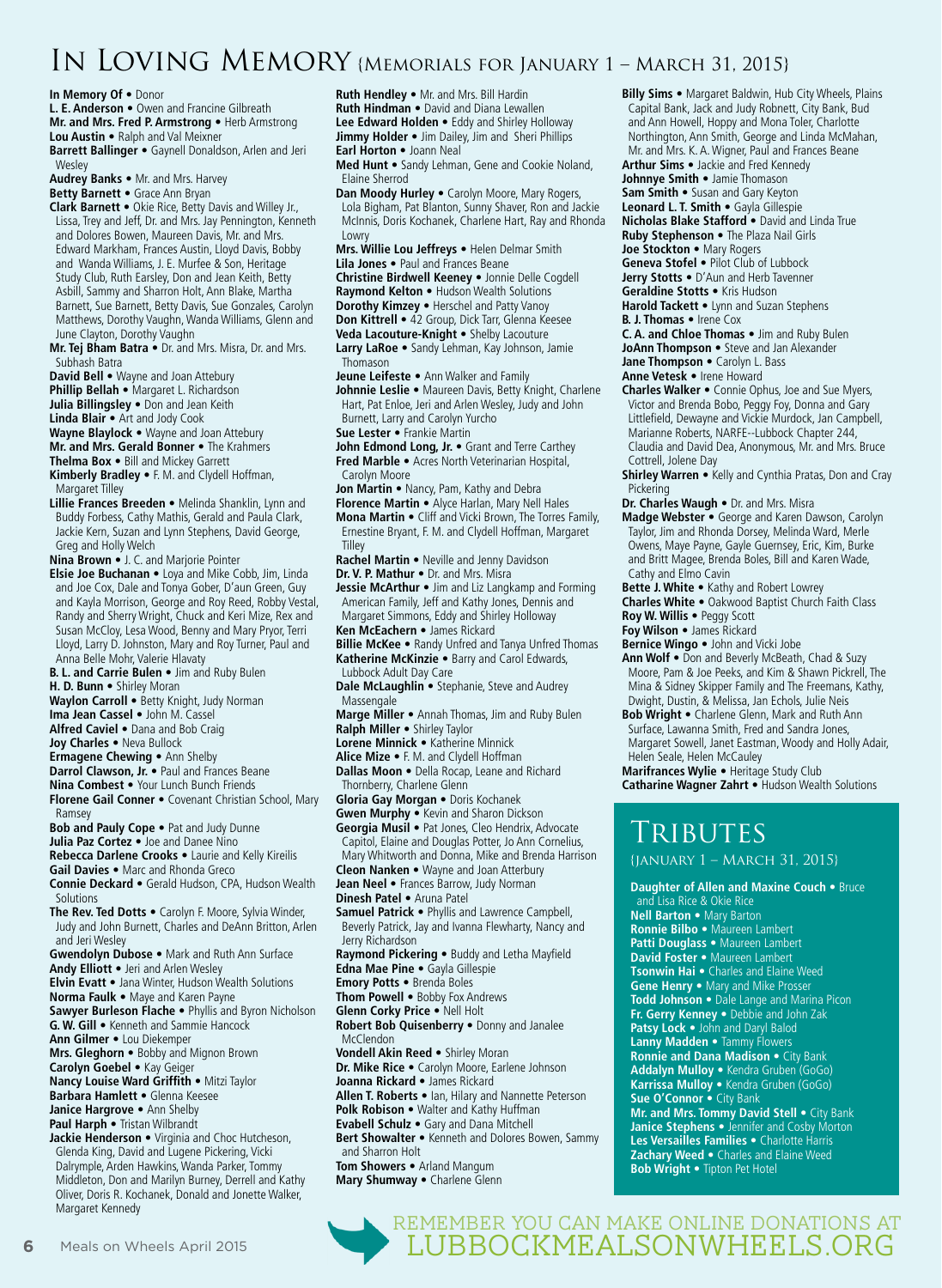## You're kind of a big deal. Don't believe us? Ask our recipients.

These folks keep our folks in treats, water, and flowers, and help keep us shiny and in business!

All About Water Bakery Creations Express Care of Lubbock Fast Pay Payroll Services Johnson Pumping & Grease Service Lubbock Wholesale Florist Mrs. Field's Original Cookie Company Racer Classic Car Wash



**Trinity Christian Junior High Easter Gifts** 

Knight Raiders-TTU Chess Club Ranked top 4 in nation, donated \$120 **Second Baptist Sunday School** Snacks for Weekend Meals sacks several times per month **The Dream Center** Shelf stable food several times per month. **Tuesday Sewing Group Hand sewn gifts for recipients for St.** Patrick's Day and Easter

#### **"Wherever a man turns he can find someone who needs him." ~Albert Schweitzer**

Many groups, organizations, clubs, businesses, schools, and individuals made generous donations throughout the year, and we are truly grateful for their support. Space limitations prevent a complete listing of all the names, but that does not mean our appreciation is any less. To all who were kind enough to bring monetary, food, and other donations or supported us through the purchase of pecans, quiche, or engraved bricks - please know that your gifts made a significant difference in the lives of the homebound, elderly, and disabled right here in Lubbock. On behalf of Lubbock Meals on Wheels' Board of Directors, staff, and recipients thank you for your commitment and support.

Happy  $\mathcal G$ irthday...to  $\mathcal G$ 



Lubbock Meals on Wheels turns 44 years old in April, 2015! In February, 2015 Lubbock Meals on Wheels served an average of **737 meals** each weekday and **175 weekend meals**. That's 54 routes a day! Currently our youngest recipient is **21 years old**, and our oldest recipient is **105 years old**.

## Become a part of LMOW-literally

Mother's Day, Father's Day and Memorial Day are all just around the corner. Consider purchasing the gift of a **Memorial Brick** at Lubbock Meals on Wheels. Our bricks are professionally installed in front of the LMOW office. Each paver includes engraving of three lines of text, fifteen characters per line, and costs \$100. Order forms are available at our office or at www.lubbockmealsonwheels.org



Meals on Wheels at 2304-34th Street during office hours, Monday – Friday, 8:00a.m.-4:30p.m. - we recycle!

## $S_{\text{S}}$  OUT UUT to LMOW's Corporate Delivery Volunteers One way that Lubbock Meals on Wheels is able to ensure meal delivery to so many people is

through our **Corporate Volunteer Program**. LMOW currently has **30 corporate volunteers.** These are businesses that commit to deliver meals one or more days each month. **Call 806-792- 7971 to get your business/organization signed up!**

Accolade Home Care All Star Embroidery Amerigroup AT&T Mobility Calvert Home Health Cam Fannin Insurance Agency Chapman Harvey Architects City Bank Comfort Keepers Gentiva Heritage Oaks Nursing & Rehabilitation **Center** IntegraCare Interim HealthCare Jones & Associates Keller Williams

Don Lynn Associate Broker-McDougal Realtors Lubbock Christian University Lubbock County District Attorney's Office Lubbock Hospitality House Nursing & Rehab Lubbock National Bank Peoples Bank Phillips & Associates CPA Premier Sportsplex Prosperity Bank Re/Max Sanford & Tatum Insurance Agency The Garrison Tyler Technologies UMC Physician Network Services The United Family

FACT: According to the United Healthcare Do Good Live Well Study, 2010, "92% of people who volunteer through their workplace report higher rates of physical and emotional health."

XXXXXXXXXXXXXXXXXXXXXXXXXXXXXXXXX

\$\$\$\$\$\$\$\$\$\$\$\$\$\$\$\$\$\$\$\$\$\$\$\$\$\$\$\$\$